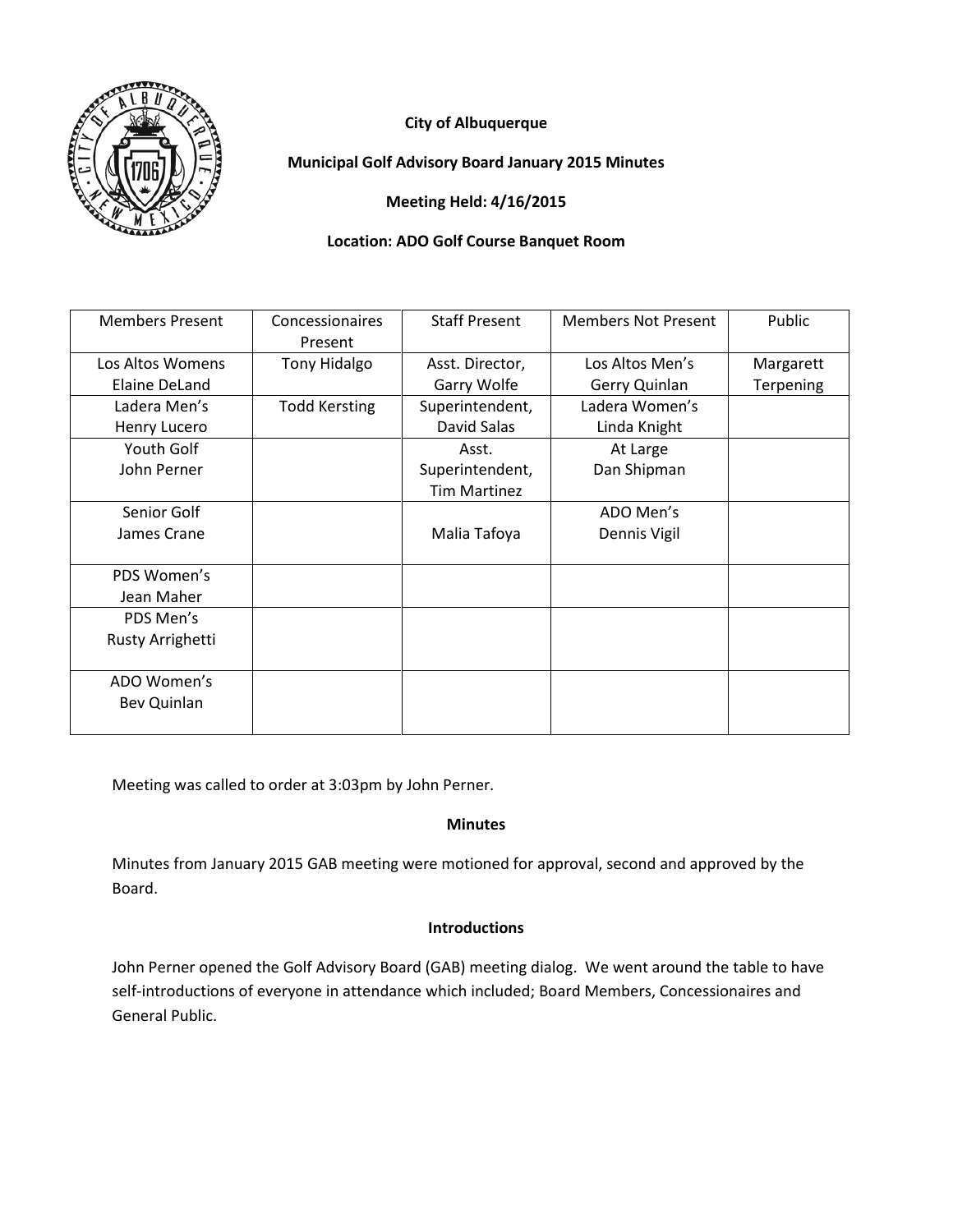#### **Golf Management Updates**

### **Personnel Status**

**David Salas:** David provided the following personnel status update: The M-14 has been re-advertised and will close today. The B-23 Interviews were held today. The  $1<sup>st</sup>$  selected for the B-20 at Los Altos never showed up so we are going with the second selected. We have selected Christine Allison for the M-12 and she will start on Monday April 20<sup>th.</sup> Our M-15 has currently been filled with an employee on upgrade. We have a total of 2 vacant Equipment Mechanics, one at PDS and one at ADO. We currently have 13 temps until we get the permanent positions filled. David also discussed staffing at Ladera which is currently down two positions.

### **Budget Status**

**Tim Martinez:** Tim provided a budget status reviewing the following data: Through March FY15, Golf Rounds YTD decreased by 3.62%, Revenues decreased by 3.24%, Golf Pass Revenue decreased by 1.78%. Year to date (greens fee) revenue decreased to 3.76. Tim advised we would like to get back up to zero (percent decrease on a year to date basis) stating that Ladera is picking up and all other courses are down.

## **Concessionaires**

**Todd Kersting:** Todd stated things are going good with Henry. Todd likes the top dressing and stated "Kudos to all", keep it going. Todd advised PDS got into the top 50 public courses in the country in Golf Range Magazine.

**Tony Hidalgo:** Tony advised things seem to be going good with John Allen at Arroyo Del Oso.

## **Golf Advisory Board (GAB) Member Comments**

**Henry Lucero:** Henry discussed the many concerns he has with Ladera including an area being used as a pathway do to placement of curbs, handicapped access, and the watering system. David responded with things that have been done and things that are being done to address these concerns such as the plans to move 9 parking curbs. Dave also mentioned the use of Smart Use, LLC where efficiency distribution tests done last year on the watering system at Ladera that showed the watering system is extremely efficient.

**Jean Maher:** Jean advised Puerto Del Sol is looking good stating there is weed problems in the fairways which have been seeded and are improving.